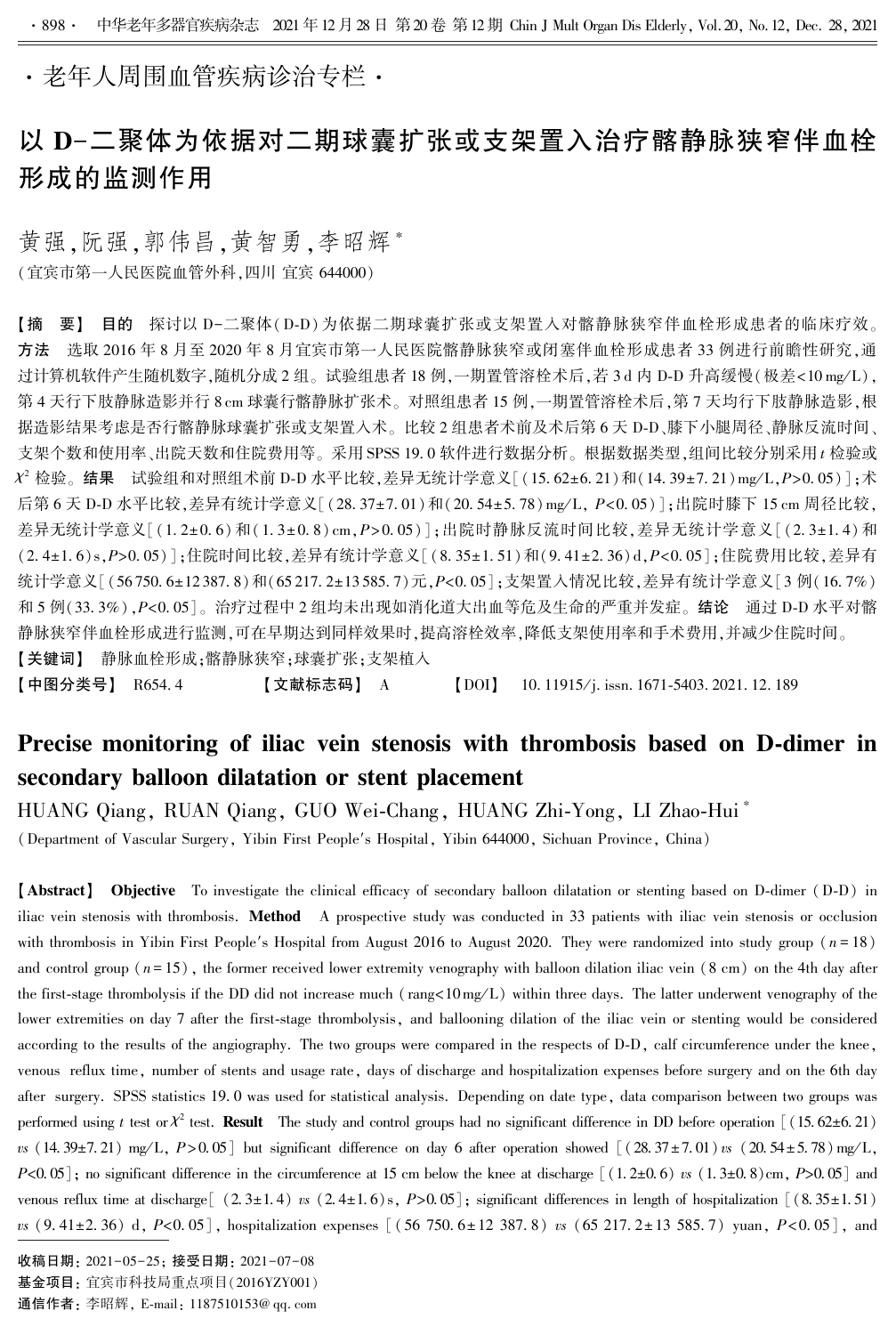number of stenting  $[3(16.7\%)$  vs  $5(33.3\%)$ ,  $P<0.05]$ . During the treatment, there were no serious life-threatening complications such as gastrointestinal bleeding between two groups. Conclusion Monitoring iliac vein stenosis and thrombosis through the D-D level can improve the efficiency of thrombolysis, reduce the use rate of stents and the cost of surgery, and reduce the length of hospital stay when the same effect is achieved in the early stage.

【Key words】 venous thrombosis; iliac vein stenosis; balloon dilation; stent implantation This work was supported by the Key Project of Yibin Science and Technology Bureau (2016YZY001). Corresponding author: LI Zhao-Hui, E-mail: 1187510153@ qq. com

下肢深静脉血栓形成 ( deep vein thrombosis, DVT)为临床常见病及多发病,其主要危害是发生肺 栓塞后造成肺动脉肺栓塞甚至死亡。 下肢深静脉血 栓若不及时清除可能血栓机化导致髂静脉狭窄或闭 塞。 长期实践证实,两种疾病合并发生后若延误治 疗可能造成无法挽回的严重后果<sup>[1]</sup>。因此,在下肢 深静脉血栓合并髂静脉狭窄或闭塞时,怎样对血栓 溶栓效果进行有效监测并及时进行合理精准干涉为 临床难点。 本研究以 D-二聚体(D-dimer, D-D)为 依据,对溶栓进行监测,报道如下。

## 1 对象与方法

#### 1. 1 研究对象

选择 2016 年 8 月至 2020 年 8 月宜宾市第一人民 医院经多普勒超声确诊的急性左/ 右下肢 DVT 且术中 造影发现髂静脉狭窄或闭塞伴血栓形成患者 33 例。 其中男性 18 例, 女性 15 例, 年龄 (55.9±13.8) 岁, 左下肢 DVT 患者 20 例,右下肢 DVT 患者 13 例。 其 中近期外科手术 9 例,包括骨折手术 4 例、胸外科手 术 1 例、神经外科手术 3 例和产科手术 1 例;合并创 伤 6 例;合并恶性肿瘤 4 例;长期卧床或久坐史 4 例;下肢血栓史 2 例;无发现明显诱因 8 例。 术前 均签订手术同意书,患者均知情同意。

纳入标准:多普勒超声明确诊断为左/右下肢 DVT;术中造影髂静脉狭窄或闭塞;发病时间<14 d; 无溶栓及抗凝治疗禁忌证。 排除标准:一般情况差, 不能耐受手术;双下肢 DVT;肺栓塞;有溶栓抗凝禁 忌证;下肢或全身其他部位感染;其他血栓性疾病; 弥散性血管内凝血。

## 1. 2 方法

通过计算机软件产生随机数字,将符合条件 的 33 例患者随机分成试验组 ( 18 例) 和对照组 (15 例),所有患者均行一期下腔静脉滤器置入术加 置管溶栓术。 试验组患者 D-D 早期 3 d 内若升高缓 慢(极差<10 mg/L),则第4天行下肢静造影并行 8 cm 球囊扩张,术后继续置管溶栓治疗;对照组患者

一期手术 7 d 后均行下肢静脉造影,若发现髂静脉 狭窄则行球囊扩张,若发现仍多量血栓,则继续置管 溶栓。 溶栓停止时间:(1)D-D 降至正常范围或低于 溶栓前水平;(2)出现出血并发症或纤维蛋白原值  $(fibrinogen, FIB) < 1.0 g/L<sub>o</sub>$  停止溶栓后再次行患侧 下肢静脉造影,若发现髂静脉狭窄,则对髂静脉球囊 扩张,若扩张后残余狭窄>50%,则行支架植入术。

所有患者围手术期内均给予低分子肝素钠 5 000 U,1 次/ 12 h,抗凝治疗。 出院后给予利伐沙班 抗凝,口服前 3 周剂量为 15 mg, 2 次/d;后 20 mg, 1 次/d。3个月后来院复查,根据情况决定是否需继 续抗凝治疗。 所有患者采用的接触性置管溶栓中, 尿激酶(中国丽珠制药厂)60 万 U/d,持续溶栓导管 泵入,速度 2 ml/h。在抗凝溶栓过程中每天复查血 常规和凝血功能以及 D-D 等检测溶栓效果,并防止 出血等并发症发生。

#### 1. 3 观察指标

记录 2 组患者每天的 D-D 以及膝下(髌骨下 缘)15 cm 小腿周径;记录试验组 D-D 升高缓慢的患 者例数;2 组治疗均在一期介入治疗后 10 d 静脉顺 序造影并检测反流时间。 静脉反流时间指患者站立 位时经超声评估的静脉瓣膜关闭时间,其中 1 级为 反流时间<0. 5 s,2 级为 0. 5~1. 0 s,3 级>1. 0 s;记录 2 组患者住院时间、支架使用个数和使用率。

#### 1. 4 混杂因素的消除

考虑到 D-D 的影响因素众多,本设计采用排除 法排除肺栓塞、感染、其他血栓性疾病及弥散性血管 内凝血患者等可导致 D-D 升高的因素。 对年龄、性 别、手术、创伤和肿瘤等行术前统计学比较,分析是 否具备可比性。

#### 1. 5 统计学处理

采用 SPSS 19. 0 统计软件进行数据分析。 计量 资料用均值±标准差(x±s)表示,采用两个独立样本  $\iota$  检验;计数资料用例数(百分率)表示,采用 $\mathcal{X}^2$  检验 或四格表的确切概率法。 P<0. 05 为差异有统计学 意义。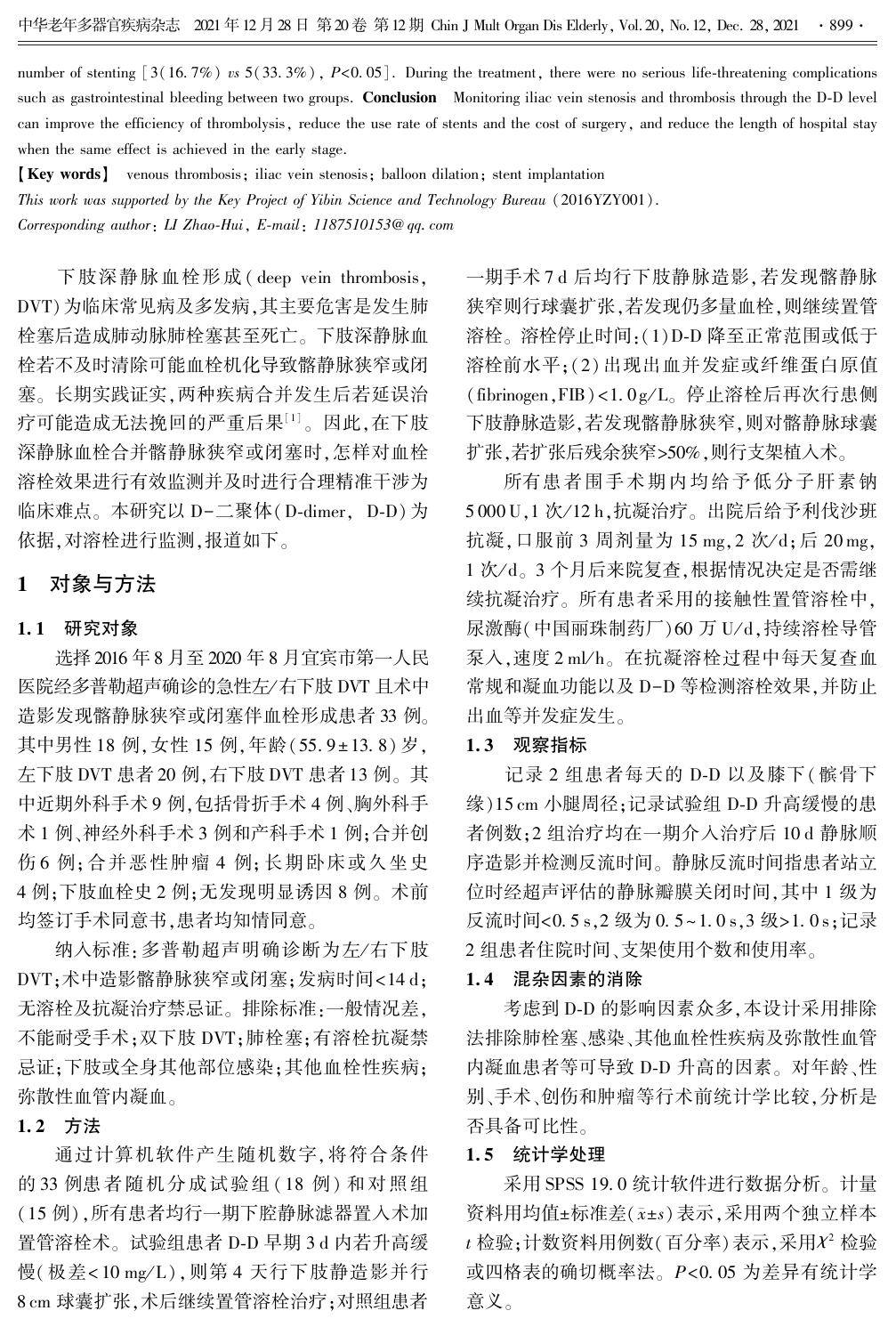### 2 结 果

#### 2. 1 2 组患者一般资料比较

术前 2 组患者年龄,性别,及血栓可能的诱因中 的手术因素、创伤因素及肿瘤因素比较,差异均无统 计学意义(均 P>0. 05;表 1),具有可比性。

## 2. 2 2 组患者手术效果比较

所有患者均顺利完成各期手术,且下肢肿胀均 得到不同程度缓解。 2 组患者术前 D-D 比较,差异 无统计学意义(P>0. 05);术后第 6 天 D-D 比较,差 异有统计学意义(P<0. 05)。 2 组患者出院时,膝下 15 cm 周径和静脉反流时间比较,差异均无统计学 意义(均 P>0. 05)。 2 组患者住院时间和住院费用 比较,差异有统计学意义(P<0. 05;表 2)。

## 2. 3 2 组患者围手术期一般情况

试验组:溶栓后 3 d 内 D-D 升高缓慢患者 8 例 (44. 4%),均行 8 cm 球囊扩张术,术后继续置管溶 栓治疗,D-D 升高明显;其中术后再次行球囊扩张术 患者 3 例。 所有患者中行支架植入术患者 3 例  $(16.7\%)$ 

对照组:溶栓后 3 d 内 D-D 升高缓慢患者 6 例 (40. 0%) ,术后行球囊扩张治疗患者 11 例。 行支 架植入术患者 5 例(33.3%), 明显高于试验组(P<  $0.05$ )

#### 2. 4 2 组患者术后并发症发生情况

2 组均出现腘窝穿刺点出血患者 1 例,给予压 迫止血后停止;均出现皮肤瘀斑患者 1 例,给予临床 观察,无特殊处理。 对照组出现黑便患者 1 例,大便 隐血++,患者血常规检查仅稍降低,给予隔天复查 大便隐血以及每天查血常规等处理。 治疗过程中 2 组均无出现如消化道大出血等危及生命的严重 并发症。

## 3 讨 论

髂静脉狭窄或闭塞合并下肢深静脉血栓形成患 者较多,对髂静脉狭窄合并血栓形成的患者,大多数 学者均建议髂静脉狭窄行球囊扩张成型<sup>[2-4]</sup>。我国 《深静脉血栓的诊断和治疗指南》 (第 3 版 ) <sup>[5]</sup> 也明 确指出,成功行经导管接触性溶栓(catheter-directed thrombolysis, CDT)或切开取栓后,造影发现髂静脉 狭窄>50%,建议首选球囊扩张及支架置入术,必要 时采用外科手术解除髂静脉阻塞。 有学者研究报 道,如不及时开通髂静脉, 2 年复发率最高可达 73%'°'。林晓东等'''采用顺、逆行入路腔内治疗下 肢深静脉血栓形成患者 36 例,结果发现顺行入路和 逆行入路治疗下肢深静脉血栓形成均能取得较好的 近期疗效。 杨继武等[8] 对急性下肢深静脉血栓患 者 67 例导管溶栓后,将遗留有髂静脉狭窄中的 29 例患者采用腔内技术进行治疗,术后定期随访, 主干静脉的通畅率与未进行腔内治疗患者比较, 差异有统计学意义。 利峰等[9] 回顾性分析 2017 年 1 月至 2020 年 1 月 Cockett 综合征伴左下肢 DVT 70 例 患者的临床资料,发现介入综合治疗 Cockett 综合 征伴急性左下肢 DVT 患者微创安全,且疗效确切。 本研究发现对照组使用支架的比例相对较高,考 虑原因为髂静脉行球囊扩张导致血栓溶解性较 好,血栓早期溶解越多,髂静脉狭窄程度和范围降 低,支架放置的比例降低;溶栓溶解越好,需要溶 栓的时间越短,这样不仅缩短出院时间,还会降低 总体费用。

|  |  | 表1 2组患者一般资料及血栓形成可能诱因比较 |
|--|--|------------------------|
|  |  |                        |

|  |  |  |  |  | Table 1 Comparison of general data and possible causes of thrombosis between two groups |
|--|--|--|--|--|-----------------------------------------------------------------------------------------|
|--|--|--|--|--|-----------------------------------------------------------------------------------------|

| Group   | $\boldsymbol{n}$ | Age   years, $(\bar{x} \pm s)$ | Male $\lceil n(\%)\rceil$ | Possible causes of thrombosis |                             |                            |  |
|---------|------------------|--------------------------------|---------------------------|-------------------------------|-----------------------------|----------------------------|--|
|         |                  |                                |                           | Surgery $\lceil n(\%)\rceil$  | Trauma $\lceil n(\%)\rceil$ | Tumor $\lceil n(\%)\rceil$ |  |
| Study   | 18               | 56.1 $\pm$ 14.3                | 10(55.6)                  | 5(27.8)                       | 4(22.2)                     | 2(11.1)                    |  |
| Control |                  | $55.7 \pm 13.6$                | 8(53.3)                   | 4(26.7)                       | 2(13.3)                     | 2(13.3)                    |  |

表 2 2 组患者手术效果比较

|             | Table 2 Comparison of surgical results between two groups | $\bar{x} \pm s$ |
|-------------|-----------------------------------------------------------|-----------------|
| $D-D(mg/L)$ | 15 cm circumference<br>Hospitalization<br>Venous          | Hospitalization |

|         |                  | $D-D$ ( $\text{mg}/\text{L}$ ) |                               | 15 cm circumference          | Venous        | Hospitalization | Hospitalization         |
|---------|------------------|--------------------------------|-------------------------------|------------------------------|---------------|-----------------|-------------------------|
| Group   | $\boldsymbol{n}$ | Before surgery                 | 6th day<br>after surgery      | below the knee $\text{(cm)}$ | reflux(s)     | duration(d)     | expenses (yuan)         |
| Study   | 18               | $15.62 \pm 6.21$               | $28.37 \pm 7.01$              | $1.2 \pm 0.6$                | $2.3 \pm 1.4$ | $8.35 \pm 1.51$ | $56750.6 \pm 12387.8$   |
| Control |                  | $14.39 \pm 7.21$               | 20.54 $\pm$ 5.78 <sup>*</sup> | $1.3 \pm 0.8$                | $2.4 \pm 1.6$ | $9.41 \pm 2.36$ | $65217.2 \pm 13585.7^*$ |

D-D: D-dimer. Compared with study group, <sup>∗</sup> P<0. 05.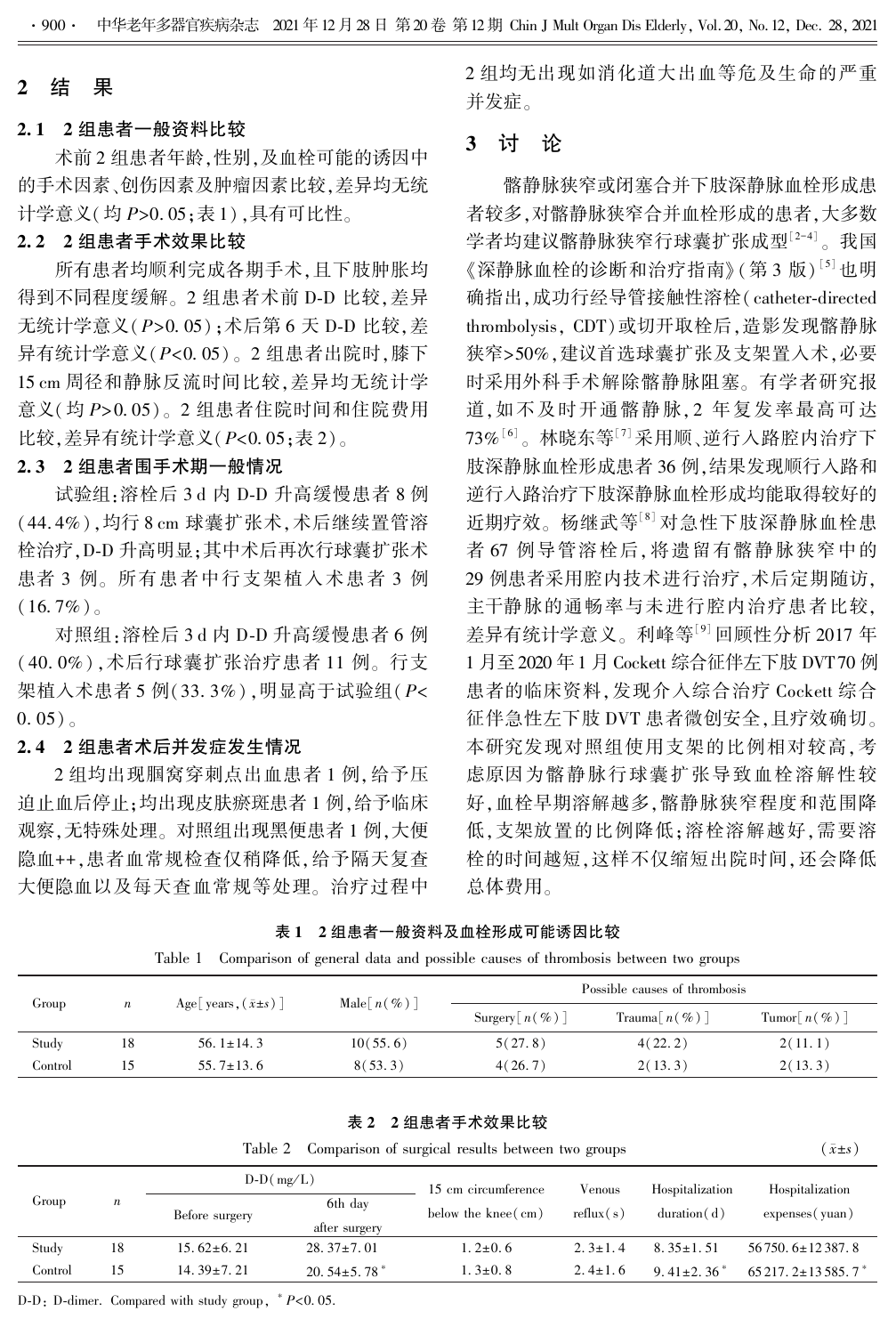本研究以 D-D 指导临床溶栓治疗,因 D-D 影响 因素较多,需通过排除法和术前对其他可能的影响 因素进行对比,排除干扰因素的影响。 张宗祥等[10] 发现在 98 例老年 DVT 患者 DVT 溶栓抗凝过程中 D-D 动态变化与血栓演变过程一致。 王强等[11] 经 腘静脉置管溶栓中研究得出,D-D 的受试者工作特 征曲线下面积为 0. 91,其诊断灵敏度为 96. 6%,特 异度为 87. 8%。 众多影响因素中,肿瘤因素部分可 导致髂静脉狭窄/ 闭塞。 对肿瘤因素引起的髂静脉 狭窄合并下肢深静脉血栓形成的患者,俞靖凡等[12] 回顾性分析了恶性肿瘤引起髂股静脉重度狭窄继 发下肢深静脉血栓形成的 24 例患者的临床资料, 并通过 CDT 联合髂静脉狭窄的球囊扩张和(或) 支架植入术治疗,结果证明安全有效。 本研究 2 组各有 2 例合并肿瘤的 DVT 患者,且均无累及髂 静脉。

对 D-D 溶栓后变化,刘强等[13,14] 对 18 例急性 下肢深静脉血栓形成患者行接触性置管溶栓术,发 现 D-D 值随时间增加显著上升, 24 h 达峰值, 接着逐 渐下降;CDT 治疗过程中血浆 D-D 会产生规律性变 化,监测和分析 D-D 变化规律,有助于提高 CDT 疗 效,减少并发症。 王孝高等[15] 对 80 例下肢深静脉 血栓患者进行研究,发现在溶栓的整个疗程中,血浆 D-D 水平升高峰值出现在第 3 天,血栓溶解最快发 生在尿激酶给药的第 3 天。 因此,本研究选择 3 d D-D 变化情况决定是否行二期干涉,是考虑溶栓过 程中前 3 d D-D 升高迅速,后逐渐减低;选择第 6 天 再次评估二期干涉后的效果,是因为二期球囊扩张 后 3 d 即第 1 次术后第 6 天。 对术后第 6 天 D-D 试 验组较对照组对比有统计学意义,原因为试验组中 8 例因 D-D 升高缓慢行球囊扩张后 3 d 内 D-D 明显 升高,也证实在开通的血管中才能达到最佳溶栓 效果。

本研究结果显示,2 组出院时膝下 15 cm 周径 和静脉反流时间比较,差异无统计学意义,可能原 因是对照组术后 7 d 也对狭窄或闭塞部位行球囊 扩张,相比试验组术后 3 d 行球囊扩张,对最终静 脉通畅静脉反流时间影响不显著。 在达到相同的 膝下周径和反流时间时,试验组住院时间显著减 少,住院费用显著降低。 分析原因可能为根据 D-D 进行临床指导,可尽早解决髂静脉本身存在的影 响血流的狭窄或闭塞的问题,从而达到更好的溶 栓效果,同时还可降低因支架植入等原因产生的 费用。

综上,本研究根据 D-D 的变化情况确定二期干 预的手术时机,及时行球囊扩张或支架植入的干预, 可更好地把握最佳干预时机,做到精准干预。 不仅 符合国家对疾病精准治疗的要求,还解决了临床实 践的需要,提高了该疾病的治疗水平,最终使患者获 益,社会效益显著。

### 【参考文献】

[1] 闫彬,李建军,孙自强, 等. 一站式治疗急性左下肢深静脉血栓 形成合并左髂静脉受压综合征疗效观察[ J]. 济宁医学院学 报, 2018, 41(2): 139-142. DOI: 10. 3969/j. issn. 1000-9760. 2018. 02. 014.

Yan B, Li JJ, Sun ZQ, et al. Clinical effect of one-stop treatment for acute left lower extremity deep venous thrombosis with iliac vein compression syndrome[ J]. J Jining Med Univ, 2018, 41 ( 2): 139-142. DOI: 10. 3969/j. issn. 1000-9760. 2018. 02. 014.

[2] 姚鑫,张秀军, 陆伟, 等. 髂静脉压迫合并急性髂股静脉血栓 临床治疗方法研究进展 [ J ]. 中国中西医结合外科杂志, 2020, 26 (6): 1209 - 1211. DOI: 10. 3969/j. issn. 1007-6948. 2020. 06. 040.

Yao X, Zhang XJ, Lu W, et al. Research progress in clinical treatment of iliac vein compression combined with acute iliac femoral vein thrombosis [ J]. Chin J Surg Integr Tradit West Med, 2020, 26(6): 1209-1211. DOI: 10. 3969/ j. issn. 1007-6948. 2020. 06. 040.

- [3] 吕柏楠,石晓明,刘阳,等. 腔内治疗髂静脉受压综合征合并下肢深 静脉血栓形成研究进展[J]. 河北医药, 2019, 41(7): 1074-1078, 1082. DOI: 10. 3969/j. issn. 1002-7386. 2019. 07. 029. Lyu BN, Shi XM, Liu Y, et al. Research progress of intracavitary therapy of Cockett syndrome complicated by deep venous thrombosis of lower limbs[J]. Hebei Med J, 2019, 41(7): 1074-1078,1082. DOI: 10.3969/j.issn. 1002-7386. 2019. 07.029.
- [4] 赵彬, 李晓强, 钱爱民, 等. 综合介入治疗左下肢深静脉血栓 合并 Cockett 综合征临床分析[ J]. 中国现代医药杂志,2012, 14(3): 24-26. DOI: 10. 3969/j. issn. 1672-9463. 2012. 03. 009. Zhao B, Li XQ, Qian AM, et al. Comprehensive international therapy in treating deep vein thrombosis ( DVT ) of left lower extremity complicated with Cockett syndrome [ J]. Mod Med J China, 2012, 14(3): 24-26. DOI: 10. 3969/j. issn. 1672-9463. 2012. 03. 009.
- [5] 中华医学会外科学分会血管外科学组. 深静脉血栓形成的诊 断和治疗指南(第三版) [ J/OL]. 中国血管外科杂志(电子 版), 2017, 9(4): 250-257. DOI: 10. 3969/j. issn. 1674-7429. 2017. 04. 003.

Vascular Surgery Group, Chinese Medical Association Surgery Branch. Guidelines for the diagnosis and treatment of deep vein thrombosis (3th Ed) [J/OL]. Chin J Vasc Surg (Electron Ed), 2017, 9(4): 250-257. DOI: 10. 3969/j. issn. 1674-7429. 2017. 04. 003.